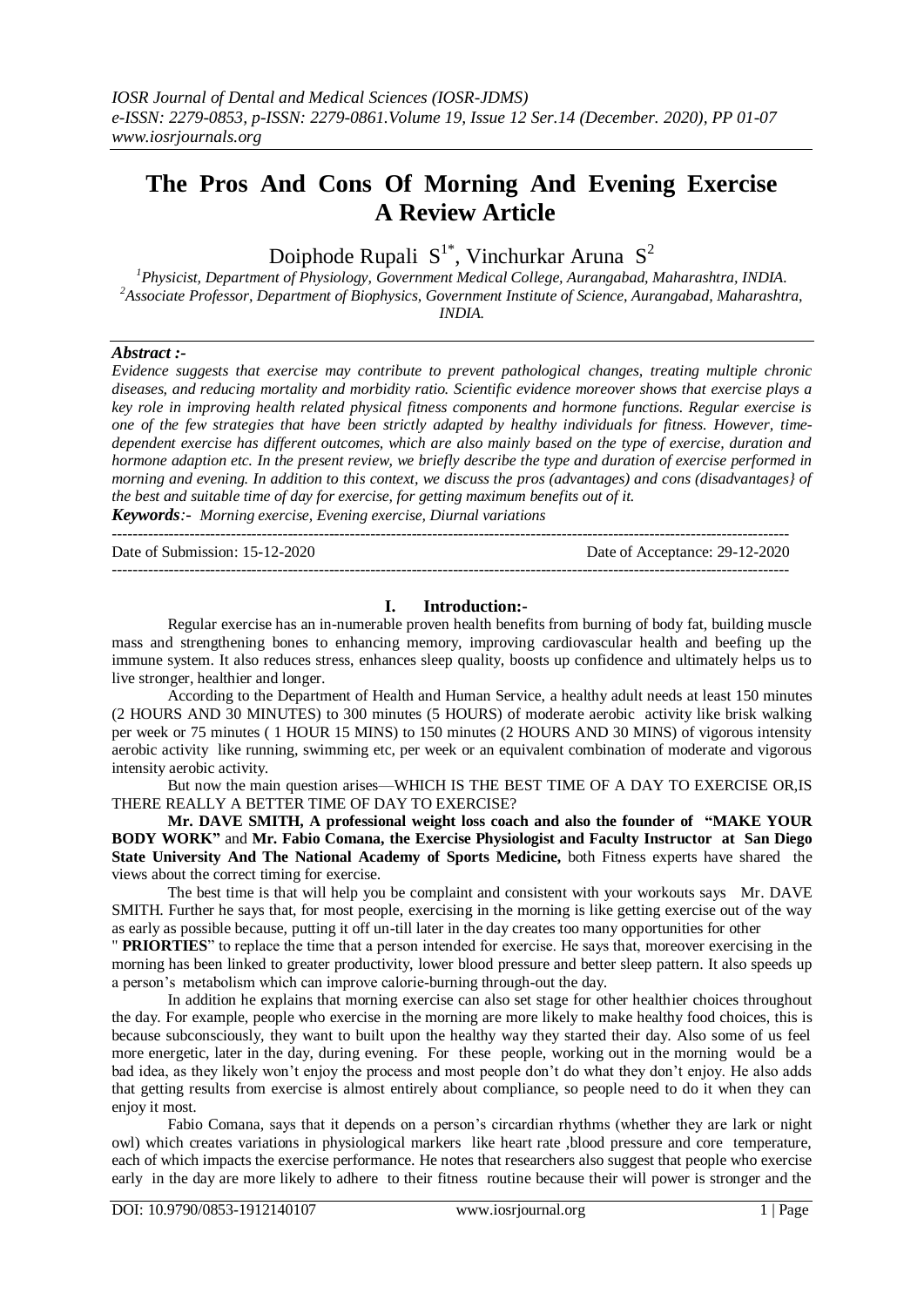pressure of the day hasn't yet accumulated. However, he also points out that mornings are also present with greater joint stiffness and expanded or swollen discs, both of which can compromise movement.  $(1)$ 

Various psychological and physiological functions have been shown to undergo changes relative to the time of the day (10) .Body responses are varied from time to time in a day due to specific body conditions such as wakefulness, hunger, sleep etc (11). These responses and variations are related to the **circardian rhythm** (i.e **body clock** ) and are also known as **Diurnal variations** (11,12).

Diurnal variations or circardian rhythms in response to exercise have been studied in recent years (10,13-16). Results depend on a variety of factors such as the experimental design, that is kind and intensity of exercise and other parameters. It is however clear that there are some differences in responses to exercise that depend on the time of day when the activity is performed ( 16 ).

Knowledge of the time course of variables tied to physiological modification induced by exercise is important mainly in sports. This is true both in the professional field, identifying the most favourable physiological moment to obtain the maximum result from performance, and for the non-professionals, allowing one to take full advantage of the benefits that physical activity produces for the body (10,13,17-21).

Increased muscle strength and cardiac fitness reflect regular physical activity(22-24).This reflection is strongly associated with time-dependent exercise(25,26). Recent studies have attempted to elucidate the manner in which different exercise types and duration are involved in the regulation of several physiological responses through morning and evening exercise because this information is important in improving muscle fitness, aerobic capacity, and well being(26-29).

The beneficial effect obtained from exercise is generally determined by multiple systems such as the motor, physiological, and neurobiological systems(30-32). In particular, physiological and neurobiological activities are dependent on biological rhythms in the human body; this is also known as circadian or diurnal rhythms(10,33-35).This phenomenon has been widely described in time-of-day studies. Despite the fact that the data in the literature have shown a significant association between time and aerobic exercise(16,36,37), other studies have not indicated any such circadian variations(38-40). These results indicate that the time-course effects of aerobic exercise on maximal aerobic velocity and exhaustion time remain unclear(32,34). Other reports have described the use of time-of day for resistance exercise(41-43). The results of time variations during resistance exercise (which involve muscle strength, power, and sprint) range from 3% to 21.2%, depending on the individual being tested, the position of the muscles, and the experimental design(44,45). The warm-up duration, sleep deprivation, and training time prior to exercise training can be affected by diurnal variation(46,47). Sedliak et al (48) report that exercise performed in the morning can improve muscle strength. However, another study obtained contradicting results and showed that participants were able to perform more physical activity in the evening, despite the lower physiological variation at this time (49). However, variations in the neuromuscular performance level increased during evening exercise.

Thus, further more information on the differences in the effects of morning and evening exercises is required. In this review, we discuss the exercise effects on Endurance (aerobic) and Resistance (anaerobic) performance, on short and long duration exercises through time-of-day exercise studies.

# **II. Differential Effect Of Exercise Type**

# **A) Endurance training**

.

In general, aerobic exercise plays a role in weight loss management(50), and improves peak maximal oxygen consumption (VO2max) $(51)$ , and workload $(52)$ . Several studies have recently confirmed the presence of time-of-day effects of exercise on these variables(53,54). Therefore, health and disease outcomes in response to exercise may depend on the time of day the exercise is performed(55,56). Hobson et al(57) suggest the existence of a time-of-day effect on aerobic exercise for improving aerobic exercise capacity. The authors observed that the endurance exercise capacity of men during exhaustive cycling exercise at 65% peak VO2 was significantly greater in the morning than in the evening. In addition, Shiotani et al (49) found that a two-month aerobic exercise program, which consisted of ergometer cycling, increased the heart rate in the morning. However, another study found that an evening exercise training group had a greater work capacity after 5 weeks of highintensity training, compared to the morning exercise training group (58). Faisal et al (59) similarly indicated the presence of a time-of-day specificity on the effects of aerobic exercise training. Therefore, the studies in the literature indicate that different effects may be elicited, depending on the exercise duration, time, and the individual.

# **B) Resistance training**

Resistance exercise elicits improved muscle strength and power, and elicits changes in anabolism/catabolism, depending on the time of the day (60,61). Souissi et al (62) found that, compared to evening exercise, morning exercise yielded more beneficial effects on anaerobic performance after 6 weeks of resistance training. After examining study participants who underwent resistance training for 6 weeks in the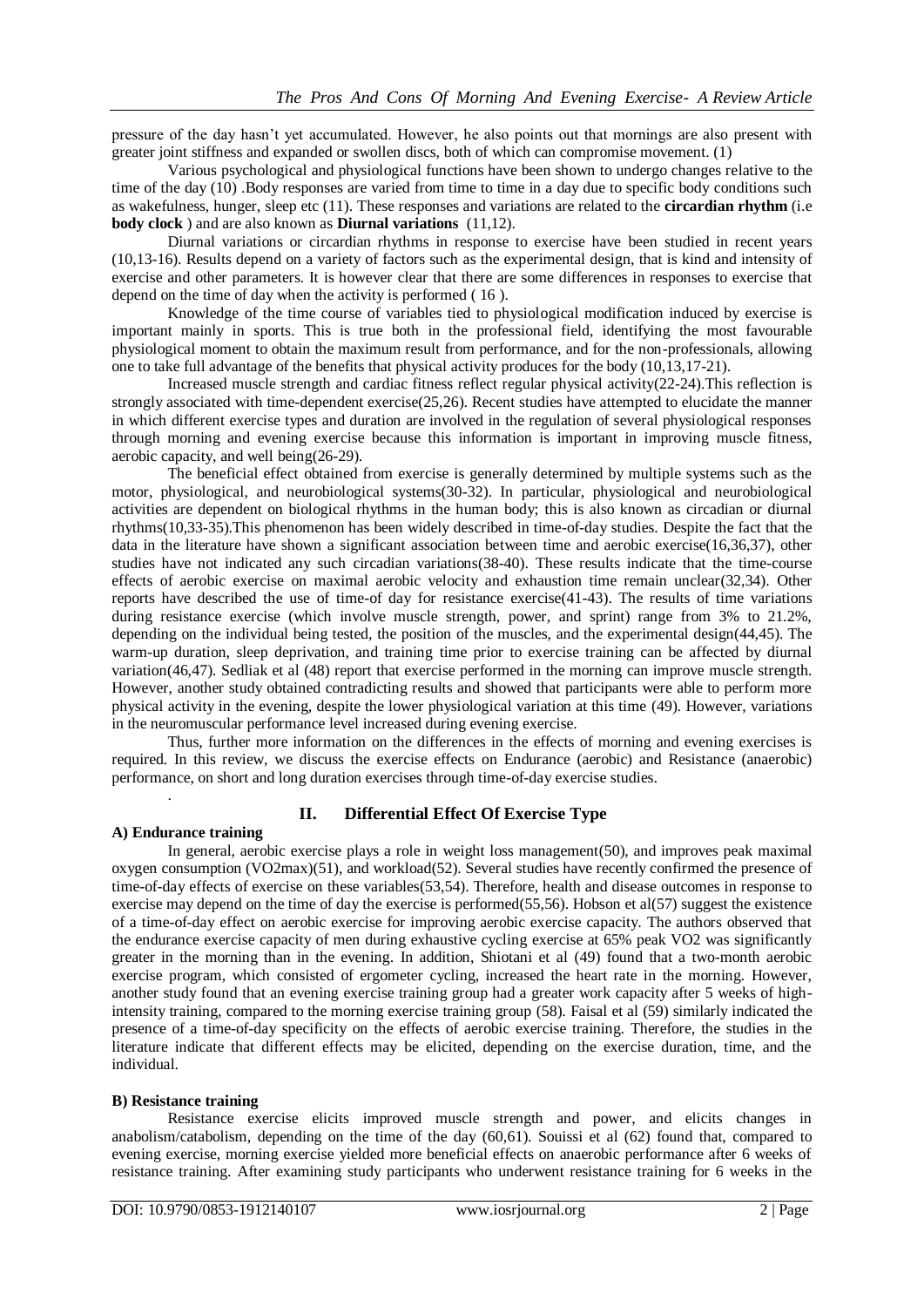morning, Chtourou et al (46) similarly noted that muscle performance determined by the one-repetition, squat jump, and Wingate tests was significantly higher among this group than among individuals who performed resistance training in the evening. By contrast, certain researchers have reported that evening exercise is more effective than morning exercise, and one study showed a significant improvement in peak muscle power in welltrained cyclists in the evening than in the morning (63). Furthermore, Edwards et al (64) showed that grip strength, isokinetic knee flexion, peak power, and peak torque were higher in the evening than in the morning. However, Sedliak et al (65,66) observed that after 10 weeks of exercise in a diurnal pattern the maximum isometric strength was not altered in the morning and evening. In a similar study, some researchers indicated that no time-of-day changes were observed in muscular anaerobic performance. Chtourou et al (67) measured electromyography (EMG) activity in study participants performing the 30-second Wingate test in the morning and evening; however, the authors did not note any significant differences in EMG activity during the entire 30 seconds between the morning and evening exercise. In another study, Chtourou et al (46) similarly indicated that, after 8 weeks of lower extremity progressive resistance training, the muscle strength was similar between the participants who performed the exercise in the morning and participants who performed the exercise in the evening. Sedliak et al (66) did not show any time-of-day-specific adaptations during unilateral isometric knee extension peak torque training. Zarrouk et al (68) investigated the time-of-day effects on repeated sprint ability, but did not observe any significant time-of-day effects on the EMG activity levels of four thigh muscles during a repeated pedalling sprint exercise. Chtourou et al (69) moreover showed no significant difference in muscular power or strength between the morning and evening tests. To understand better the time-of-day effects on muscle strength responses, future studies should assess the main physiological variations following resistance exercise adaptations.

# **C) Differential effect of exercise duration**

Many scientists have investigated different exercise types, times, durations, and intensities of exercise training. Exercise duration is particularly important. Many studies have shown that short-term performance changes with different exercise times. In addition, short-term exercise training, which enhances anabolic metabolism, can be influenced by several factors such as time-of-day training(66,70). In previous studies, exercise training improved anaerobic performance in the morning and/or evening(48,65) (Table 1). Most investigations have shown that evening exercise is better than morning exercise(46,66,69,71). Souissi et al (62) indicated that 6weeks of resistance training in 10-year-old and 11-year-old boys improved muscle strength and power to a significantly greater extent in the evening than in the morning. Brisswalter et al (72) investigated the effects of moderate exercise and determined that VO2 kinetics were significantly higher in the morning than in the evening. Souissi et al (47) observed the effect of different exercise training times on anaerobic performance, including peak anaerobic power, jump performance, and peak knee extension toque. Their study found that the group that was trained in the evening had greater improvements in anaerobic performance. Lricollais et al (73) moreover showed that, during the 60 second Wingate test, muscle fatigue was lower in the evening than in the morning. Long-term exercise has beneficial effects on aerobic capacity, cardiac function, and rehabilitation. In particular, this type of exercise is important in exercises involving time trials such as cycling, rowing, swimming, running, football, and table tennis.

In a previous study, Deschenes et al (40) observed that during aerobic exercise, the mean arterial blood pressure was higher in the morning than in the evening (Table 2). In agreement with these studies, Edwards et al (74) investigated the effect of sub-maximal cycling at 60% of VO2max, and found that the morning exercise group exhibited greater improvements in lactate levels, compared to the evening exercise group (62).

By contrast, Reilly and Garrett (38) indicated a higher power output during a 60-minute cycle ergometer test in the evening than in the morning. Atkinson and Reilly (10) also indicated that, after a 1.6-km time trail exercise, the heart rate and blood lactate levels exhibited greater improvements in the evening exercise group than in the morning exercise group. However, previous studies did not indicate any difference in the timeof-day effect on exhaustion during maximal (38,40) and sub-maximal cycling (74).

#### **III. Results:-**

| <b>Studies included in the analysis</b> |  |  |  |
|-----------------------------------------|--|--|--|
|                                         |  |  |  |

| Table I :- The effect of time of day on short-term exercises |                    |                    |                                           |                                   |  |  |  |
|--------------------------------------------------------------|--------------------|--------------------|-------------------------------------------|-----------------------------------|--|--|--|
| <b>SOURCE</b>                                                | <b>SAMPLE SIZE</b> | <b>AGE</b> (Years) | <b>PARAMETERS STUDIED</b>                 | <b>RESULTS</b>                    |  |  |  |
| Atkinson et al (75)                                          | Trained $(n=7)$    | 19-29              | Whole body flexibility, back and neck     | Improvements                      |  |  |  |
|                                                              | Untrained          | Trained            | strength, grip strength, flight time in a | observed in evening               |  |  |  |
|                                                              | $(n=7)$            | $23.9 + 3.3$       | vertical jump, self-chosen work rate      | group only                        |  |  |  |
|                                                              |                    | Untrained          |                                           |                                   |  |  |  |
|                                                              |                    | $24.3 + 24$        |                                           |                                   |  |  |  |
| Chun-Yip Chin et                                             | Athletes           | $15.17 + 1.62$     | Maximal oxygen uptake (Vo2 max), post     | Vo <sub>2</sub> max significantly |  |  |  |
| al $(11)$                                                    | $(n=35)$           |                    | exercise % of maximal heart rate, post-   | higher at noon and                |  |  |  |
|                                                              |                    |                    | exercise body temperature, post exercise  | other parameters NS               |  |  |  |

DOI: 10.9790/0853-1912140107 www.iosrjournal.org 3 | Page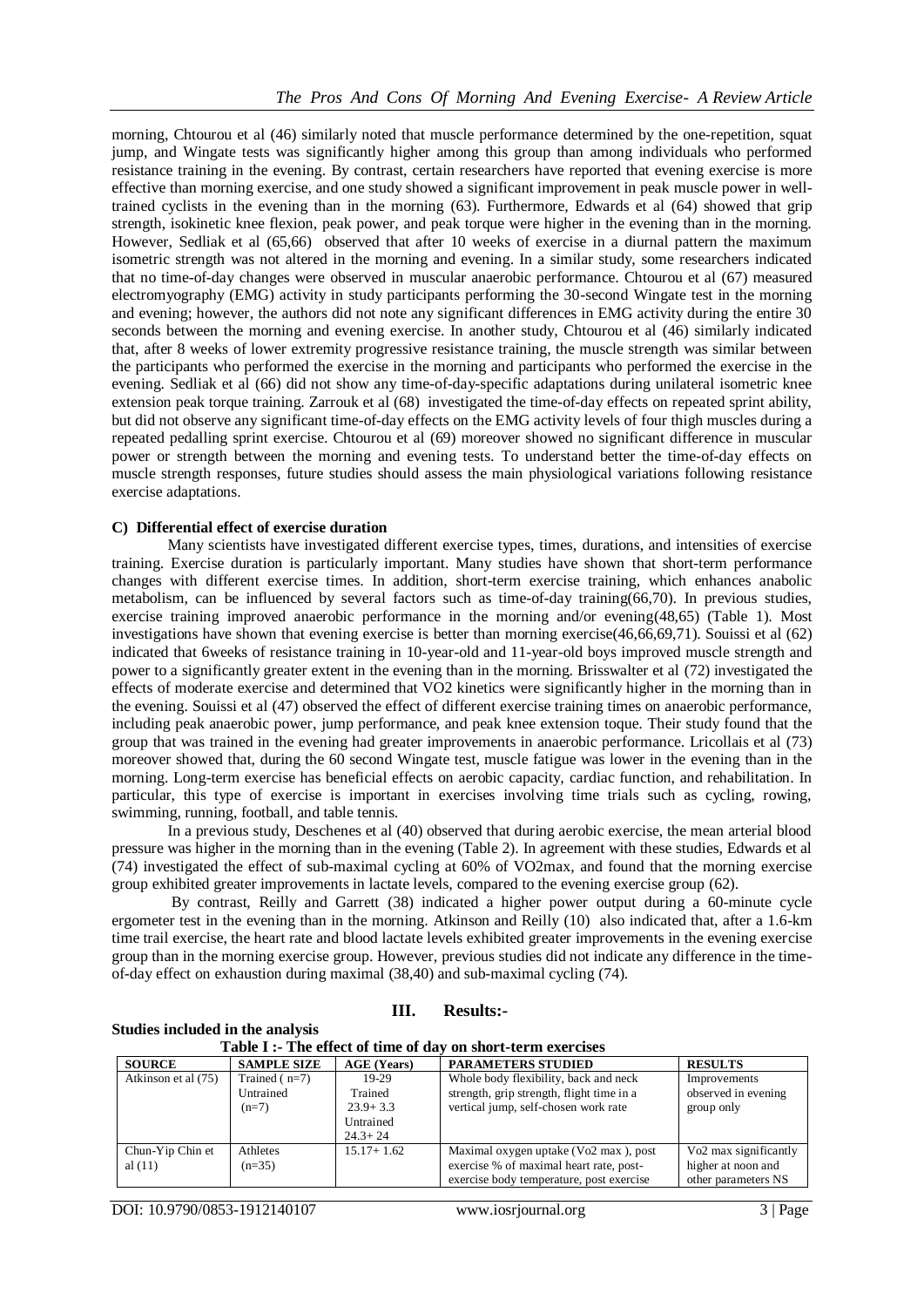|                          |                                                 |                                           | blood lactic acid level measured at morning<br>$(9:00-10:00$ am), Noon $(12:00-13:00$ N),<br>Afternoon (16:00-17:00 pm)                                                                                                     |                                                                                     |
|--------------------------|-------------------------------------------------|-------------------------------------------|-----------------------------------------------------------------------------------------------------------------------------------------------------------------------------------------------------------------------------|-------------------------------------------------------------------------------------|
| Reilly T et al (13)      | $n=10$                                          |                                           | HR, BP were measured pre and post exercise<br>during submaximal and maximal exercise<br>on a cycle ergometer at<br>3:00,9:00,15:00,21:00hrs                                                                                 | <b>NS</b>                                                                           |
| Torii $J$ et al $(16)$   | Sedentary men<br>$(n=12)$                       |                                           | Aerobic training program assigned to<br>morning (9-9:30), afternoon (15-15:30),<br>evening (20:00-20:30)<br>And 30-minute 60% Vo2 max, cycle<br>ergometer 4days/week for 4 weeks, HR,<br>blood lactate levels were measured | Results suggested<br>that aerobic training is<br>most effective in the<br>afternoon |
| Wyse et al (76)          | 9 Collegiate<br>sportsmen                       | $19.6 + 9.6$                              | Extension peak torque<br>Flexion peak torque                                                                                                                                                                                | Beneficial effect seen<br>in evening $(18.00 -$<br>19.30 h                          |
| Gauthier et al (71)      | 13 Physical<br>education<br>participants.       | $M: 22.0 + 22.0$<br>physical<br>education | Elbow flexor torque                                                                                                                                                                                                         | Beneficial effect seen<br>in evening<br>$18:00 h - 4%$                              |
| Martin et al (77)        | 13 Healthy<br>participants<br>$(12M$ and $1$ F) | $22 - 40$                                 | <b>MVC</b>                                                                                                                                                                                                                  | Beneficial effect seen<br>in evening<br>18:00 h -8.9%                               |
| Callard et al (78)       | 6 M<br>ultradistance<br>cyclists                | $33.4 + 3.4$                              | <b>MVC</b>                                                                                                                                                                                                                  | Beneficial effect seen<br>in evening<br>$19:30 h - 6%$                              |
| Souissi et al (79)       | 13M physical<br>education<br>student            | $22.4 + 2.4$                              | Maximal power during<br>the force velocity test                                                                                                                                                                             | Beneficial effect seen<br>in evening<br>18:00 h - 8.3%                              |
| Castaingts et al<br>(80) | 11 M                                            | $18 - 30$                                 | <b>MVC</b>                                                                                                                                                                                                                  | 18:00 h 8.6%                                                                        |

F=female; M= male; MVC=maximal voluntary contraction; NS=not significant

|  |  |  |  |  |  |  |  |  |  |  | TABLE II:- The effect of time of day on long-term exercises. |  |
|--|--|--|--|--|--|--|--|--|--|--|--------------------------------------------------------------|--|
|--|--|--|--|--|--|--|--|--|--|--|--------------------------------------------------------------|--|

| <b>SOURCE</b>        | <b>SAMPLE SIZE</b>                         | AGE (Years)    | <b>PARAMETERS STUDIED</b>                                                                                                                                          | <b>RESULTS</b> |
|----------------------|--------------------------------------------|----------------|--------------------------------------------------------------------------------------------------------------------------------------------------------------------|----------------|
| Dalton et al (39)    | 7M competitive cyclists<br>or tri-athletes | $22.3 \pm 2.3$ | Total work during a timed trial cycling<br>performance of 15-min duration<br>Average power output during a time trial<br>cycling<br>performance of 15 min duration | NS             |
| Bessot et al (78.81) | 10M competitive<br>endurance cyclists      | $21.5 \pm 1.5$ | Free pedal rate during $4 \times 5$ min cycling<br>exercise                                                                                                        | <b>NS</b>      |
| Edwards et al (74)   | 8M recreational cyclists                   | $24.3 + 4$     | Work rate during 30-min submaximal<br>cycling at<br>$60\%$ of VO2max                                                                                               | <b>NS</b>      |

M=male; NS= not significant; VO2max= maximal oxygen consumption.

# **IV. Discussion**

A detailed look at the differences between morning and evening exercises and what we stand to get out of each.

# **\*PROS OF MORNING EXERCISES**

Your body functions are at its lowest when you have just woken up, as sleep puts your body in a rested state. However working out in the mornings not only helps to kick start your body for the day, it also helps you to end up the day better as well, by providing better quality of sleep.

You are more likely to be consistent with your daily morning exercise, when you get started on exercise before clocking in to work or taking care of your daily chores, you give yourself time to focus on your physical wellbeing.

Working out early in the morning can help to increase your energy level in the afternoon. The human body performs at its best in the mid-afternoon, and studies have shown that an exercise routine in the morning could help to elevate this further.

Exercising before breakfast may help the body burn fat more effectively, as compared to an evening workout. Besides that, working outs in morning, resulting in burning calories through-out the day, rather than after an evening workout when you are sleeping that means when body metabolism is lower.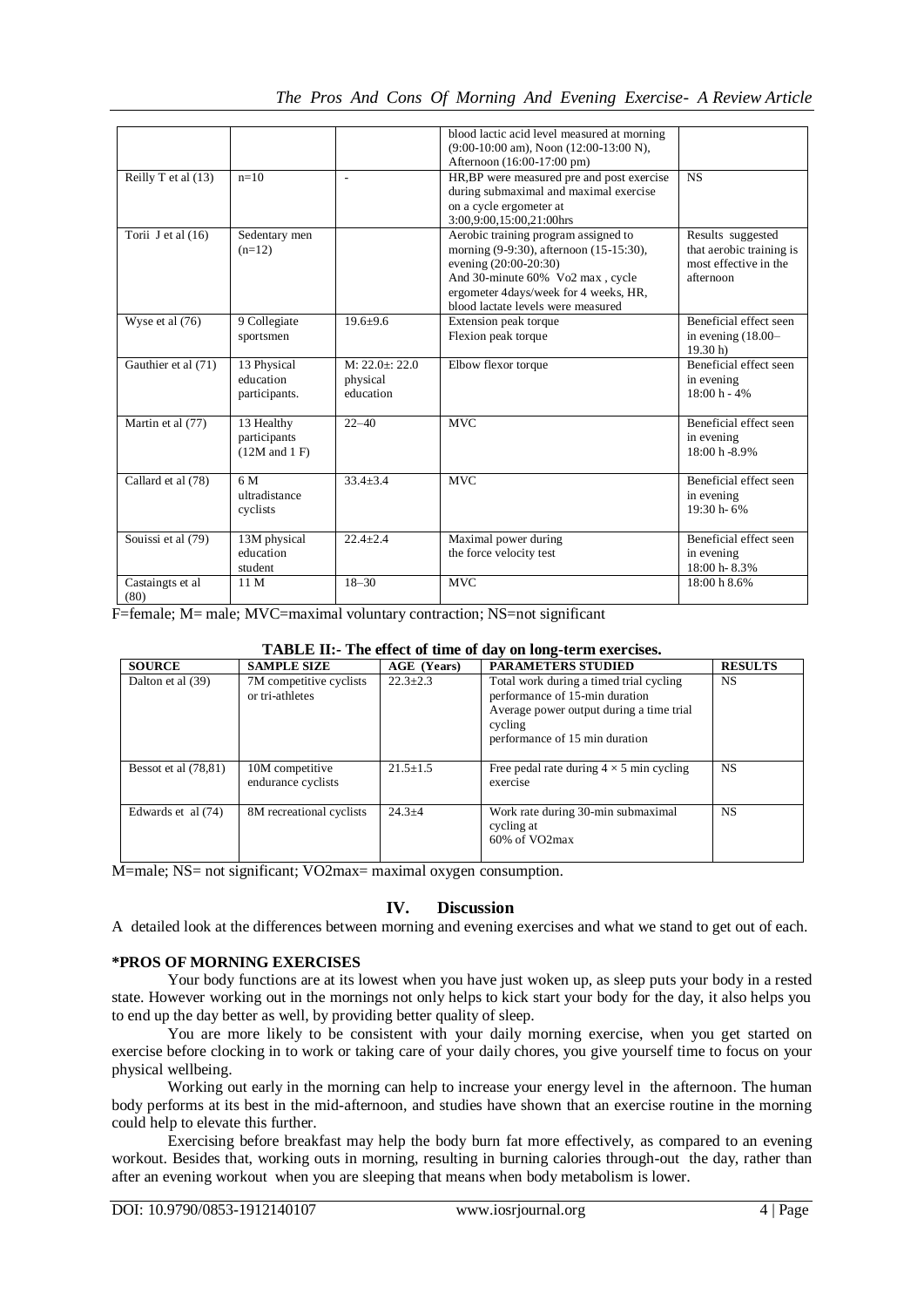## **\*CONS OF MORNING EXERCISE:-**

Exercising during morning time also has some challenges. It is tough to be motivated to wake up early to exercise, especially if you are not a morning person. Our lungs also function at a lower rate in the mornings, as our airways are constricted after sleeping at night which makes getting out of the sleepy state –harder.

Your joints and muscles are stiffer when you have a just woken up, which make them particularly prone to injuries if you exercise in the morning. Before you jump on the treadmill, be sure to do some light stretches and deep breathing to let the blood flow.

Exercising before having breakfast could put you at risk of an earlier burn out and fatigue. At the time of walking, your body is technically running an empty tank after hours of sleep with no food or water intake.

### **PROS OF EVENING EXERCISE:-**

Studies show that exercising later in the day is much more beneficial than working out in the morning, as our bodily functions are at their best at this time –so one will have more energy and more strength for an optimal exercise. However many find it harder to exercise after a long day at work.

This is what happens when one workouts later in the day.

Your body temperature is highest in the evening. Muscles and joints are up to 20% more flexible this time compared to in the morning, which makes it easier and less of a strain to exercise. Chances of injuries during exercise is also lower than morning exercise. One likely has more energy to exercise in the second half of the day, compared to the first thing in the morning. Not only that, body metabolism and lung functions are also working best in the late afternoon /evening, so one should have more strength and endurance to last through your cardio workout session.

Exercising in the evening gives you an outlet of stress release from the days work. One will also have a cleaner mind to work out as it would be one's final task for the day.

#### **\*CONS OF EVENING EXERCISE:-**

It is easier to call off an evening exercise session by using work or tiredness, as an excuse. Occasionally, there are unexpected work demands which take precedence as well, making evening work out routines more difficult to schedule then morning workouts.

Exercising too close to your bedtime could make it harder to full asleep. After a workout, your temperature, metabolism and heart rate are elevated, which may interrupt the body's ability to go into a rested state. Instead, try some light stretches or yoga before sleeping, to overcome this.

Options of exercise at night, may be limited. For example, there are only a few hour's of daylight for you to be able to squeeze in time for running or a jog in the park. Likewise, gyms are also generally more crowded after office hours.

At the end of the day, there are undeniable advantages, for working out in the morning or evening. Which you choose depends on your choice, life style and time management .(2)

#### V. **Conclusion** :-

From the above discussion it is clear that, it is not necessary to stick to only one time for your exercise, but it does help in building a habit of regular exercise. Be flexible with your workout routine as every effort counts. The importance of exercise for health is well known; however, there are no prescribed guidelines about the relative effects of exercising at different times of day. These may be important for both the safety and efficacy of training programs (21).

At last, but not the least, it all comes down to being consistent and setting up a routine that aligns with your long-term fitness goals as **health is wealth. STAY HEALTHY.**

#### **LIMITATIONS :-**

1) No Indian studies were included in the review.

2) In discussion, we did not assess the time of day effect in co-morbid individuals.

#### **References:-**

## **Internet Sources:-**

- [1]. [www.forbes.com.](http://www.forbes.com/) Noma Nazish ( Contributor ). Forbeslife- Feb 28,2019
- [2]. [www.aia.com.my-health-wellness](http://www.aia.com.my-health-wellness/) 31 July, 2017. Morning Vs Evening workouts: which is better? AIA Malaysia.
- [3]. http;//www.menshealth,co.uk/building-muscle /morning-vs-evening-workouts-which- is-better.
- [4]. http;//www.ncbi,nim.niti.gov/pubmed/22531613
- [5]. http;//www-orthology.com/fitnees-training/morning-vs-nighy-better-run/
- [6]. http;//www.six packbags..com/blog/work-morning-night
- [7]. http;//times of india ,indiatimes.com/life-style/health-fitness/fitnees/morning-v/s- night- whats-the-best-time-toworkout/articleshow/55398743.cms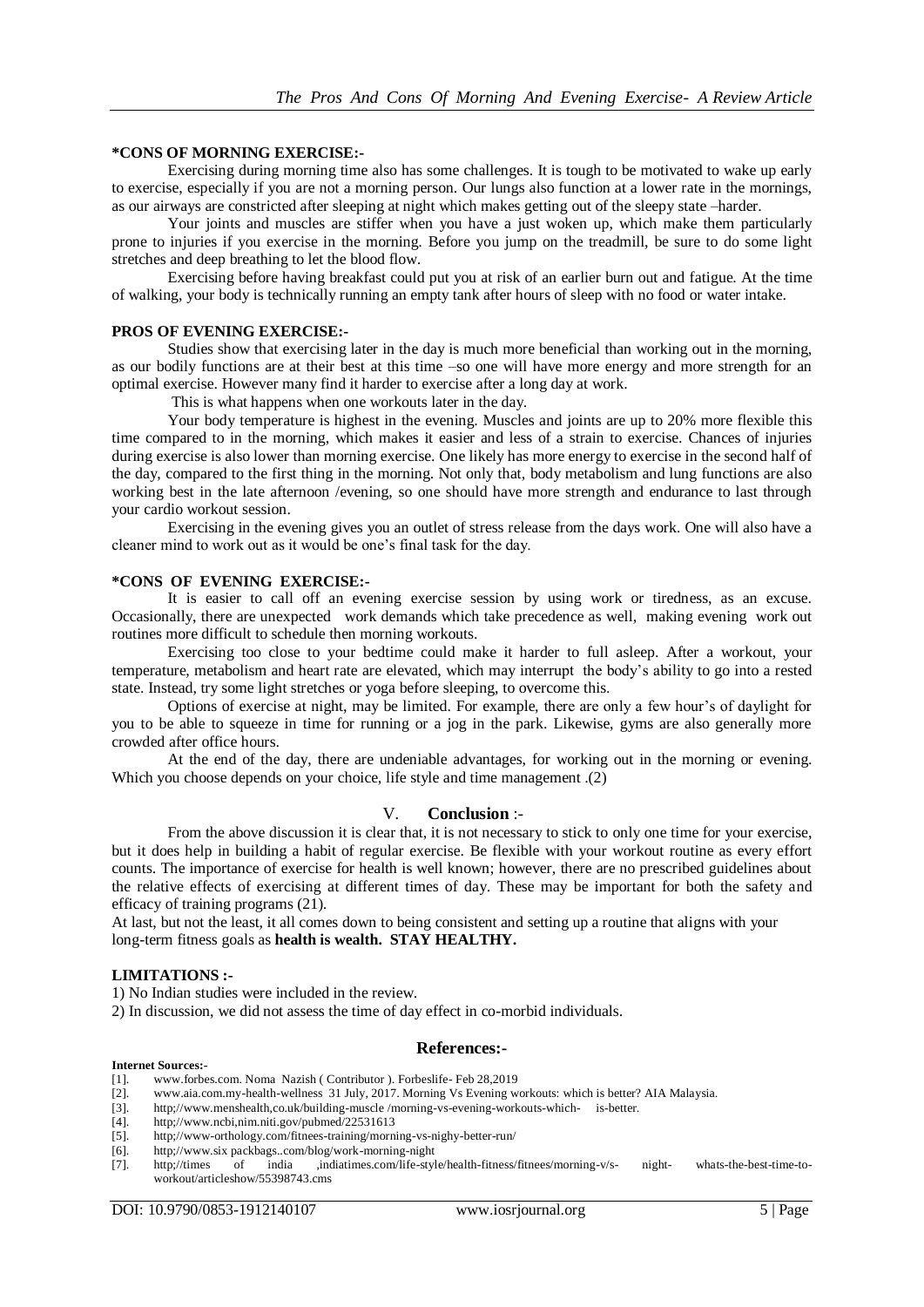- [8]. http;//www.huffingtonpost.com/entry/best-time-to-work-out-use- 562e302ee4boaacob8fd5f29
- [9]. http://www.womenshealthmag.com/fitness/best-time-to-work-out.<br>[10]. Atkinson, G and Reilly, T. Circadian variation in sports performar
- Atkinson, G and Reilly, T. Circadian variation in sports performance. Sports Med 21: 292-312, 1996.
- [11]. Chun-Yip Chin et al, The Diurnal variation on Cardiovascular endurance performance of secondary School athlete student. Asian J Sports Med. 2015 June; 6(2):e22697
- [12]. Cappaert, T. Time of day effect on athletic performance: An update. J Strength Cond Res 13: 412–421, 1999.
- [13]. Reilly T, Robinson G & Monors DS (1984). Some circulatory responses to exercise at different times of day. Medicine and Science in Sports and Exercise, 16: 477-482.
- [14]. Wojtczak-Jaroszowa J & Banaszkiewitcz A (1974). Physical work capacity during the day and night. Ergonomics, 17: 193-198.
- [15]. Hill DW, Cureton KJ, Collins MA et al. (1988). Effect of the circadian rhythm in body temperature on oxygen uptake. Journal of Sports Medicine and Physical Fitness, 28: 310-312.
- [16]. Torii J, Shinkai S & Hino S (1992). Effect of time of day on adaptive response to a 4-week aerobic exercise program. Journal of Sports Medicine and Physical Fitness, 32: 347-352.
- 
- [17]. Carrier J, Monk TH (2000) Circadian rhythms of perfor- mance: new trends. Chronobiol Int 17:719-732 [18]. Aldemir H, Atkinson G, Cable T et al (2000) A comparison of the immediate effects of moderate exe [18]. Aldemir H, Atkinson G, Cable T et al (2000) A comparison of the immediate effects of moderate exercise in the early morn- ing and late afternoon on core temperature and cutaneous ther- moregulatory mechanisms. Chronobiol Int 17:197-207
- [19]. Bagger M, Petersen PH, Pedersen PK (2003) Biological vari- ation in variables associated with exercise training. Int J Sports Med 24:433-440.
- [20]. Ilmarinen J, Ilmarinen R, Kohonen O (1980) Circadian varia- tion of physiological functions related to physical work ca- pacity. Scand J Work Environ Health 6:112-122
- [21]. Barattini P, Vizzardi M, Gambaretti R et al (1994) Screening della pressione arteriosa e ritmo circadiano in soggetti prati- canti sport amatoriale con metodiche cronobiologiche. Med Sport 47:181-187
- [22]. Sumide T, Shimada K, Ohmura H, Onishi T, Kawakami K, Masaki Y, et al. Relationship between exercise tolerance and muscle strength following cardiac rehabilitation: comparison of patients after cardiac surgery and patients with myocardial infarction. J Cardiol 2009;54:273–81.
- [23]. Nishitani M, Shimada K, Masaki M, Sunayama S, Kume A, Fukao K, et al. Effect of cardiac rehabilitation on muscle mass, muscle strength, and exercise tolerance in diabetic patients after coronary artery bypass grafting. J Cardiol 2013;61:216–21.
- [24]. Dolinsky VW, Jones KE, Sidhu RS, Haykowsky M, Czubryt MP, Gordon T, et al. Improvements in skeletal muscle strength and cardiac function induced by resveratrol during exercise training contribute to enhanced exercise performance in rats. J Physiol 2012;590:2783–99.
- [25]. Zambon AC, McDearmon EL, Salomonis N, Vranizan KM, Johansen KL, Adey D, et al. Time- and exercise-dependent gene regulation in human skeletal muscle. Genome Biol 2003;4:R61.
- [26]. Rowland T, Unnithan V, Barker P, Lindley M, Roche D, Garrard M. Time-of-day effect on cardiac responses to progressive exercise. Chronobiol Int 2011;28: 611–6.
- [27]. Labsy Z, Prieur F, Le Panse B, Do MC, Gagey O, Lasne F, et al. The diurnal patterns of cortisol and dehydroepiandrosterone in relation to intense aerobic exercise in recreationally trained soccer players. Stress 2013;16:261–5.
- [28]. Dufour Doiron M, Prud'homme D, Boulay P. Time-of-day variation in cardiovascular response to maximal exercise testing in coronary heart disease patients taking a beta-blocker. Appl Physiol Nutr Metab 2007;32:664–9.
- [29]. Hill DW, Borden DO, Darnaby KM, Hendricks DN, Hill CM. Effect of time of day on aerobic and anaerobic responses to highintensity exercise. Can J Sport Sci 1992;17:316–9.
- [30]. Dishman RK, Berthoud HR, Booth FW, Cotman CW, Edgerton VR, Fleshner MR, et al. Neurobiology of exercise. Obesity (Silver Spring) 2006;14:345–56.
- [31]. Rupp T, Jubeau M, Millet GY,Wuyam B, Levy P, Verges S, et al. Muscle, prefrontal, and motor cortex oxygenation profiles during prolonged fatiguing exercise. Adv Exp Med Biol 2013;789:149–55.
- [32]. Edwards AM. Respiratory muscle training extends exercise tolerance without concomitant change to peak oxygen uptake: Physiological, performance and perceptual responses derived from the same incremental exercise test. Respirology 2013;18:1022– 7.
- [33]. Meijer JH, Watanabe K, Detari L, Schaap J. Circadian rhythm in light response in suprachiasmatic nucleus neurons of freely moving rats. Brain Res 1996;741:352–5.
- [34]. Giovanna C, Andi W, Sigurd B, Angela M. Morning or evening exercise: effects on the heart rate circadian rhythm above the Arctic Circle. Sprot Sci Health 2010;1:9–16.
- [35]. Park S, Jastremski CA, Wallace JP. Time of day for exercise on blood pressure reduction in dipping and nondipping hypertension. J Hum Hypertens 2005;19:597–605.
- [36]. Hill DW, Cureton KJ, Collins MA. Circadian specificity in exercise training. Ergonomics 1989;32:79–92.
- [37]. Williams H, Langlois PF, Kelly JL. The effect of simultaneous intravenous administration of nitroglycerin and heparin on partial thromboplastin time. Mil Med 1995;160:449–52.
- [38]. Reilly T, Garrett R. Effects of time of day on self-paced performances of prolonged exercise. J Sports Med Phys Fitness 1995;35:99–102.
- [39]. Dalton B, McNaughton L, Davoren B. Circadian rhythms have no effect on cycling performance. Int J Sports Med 1997;18:538–42.
- [40]. Deschenes MR, Sharma JV, Brittingham KT, Casa DJ, Armstrong LE, Maresh CM. Chronobiological effects on exercise performance and selected physiological responses. Eur J Appl Physiol Occup Physiol 1998;77:249–56.
- [41]. Bernard T, Giacomoni M, Gavarry O, Seymat M, Falgairette G. Time-of-day effects in maximal anaerobic leg exercise. Eur J Appl Physiol Occup Physiol 1998;77:133–8.
- [42]. Bird SP, Tarpenning KM. Influence of circadian time structure on acute hormonal responses to a single bout of heavy-resistance exercise in weight-trained men. Chronobiol Int 2004;21:131–46.
- [43]. Kraemer WJ, Loebel CC, Volek JS, Ratamess NA, Newton RU, Wickham RB, et al. The effect of heavy resistance exercise on the circadian rhythm of salivary testosterone in men. Eur J Appl Physiol 2001;84:13–8.
- [44]. Drust B, Waterhouse J, Atkinson G, Edwards B, Reilly T. Circadian rhythms in sports performance—an update. Chronobiol Int 2005;22:21–44.
- [45]. Someren EJ, Hagebeuk EE, Lijzenga C, Scheltens P, de Rooij SE, Jonker C, et al. Circadian rest-activity rhythm disturbances in Alzheimer's disease. Biol Psychiatry1996;40:259–70.
- [46]. Chtourou H, Chaouachi A, Driss T, Dogui M, Behm DG, Chamari K, et al. The effect of training at the same time of day and tapering period on the diurnal variation of short exercise performances. J Strength Cond Res 2012;26: 697–708.